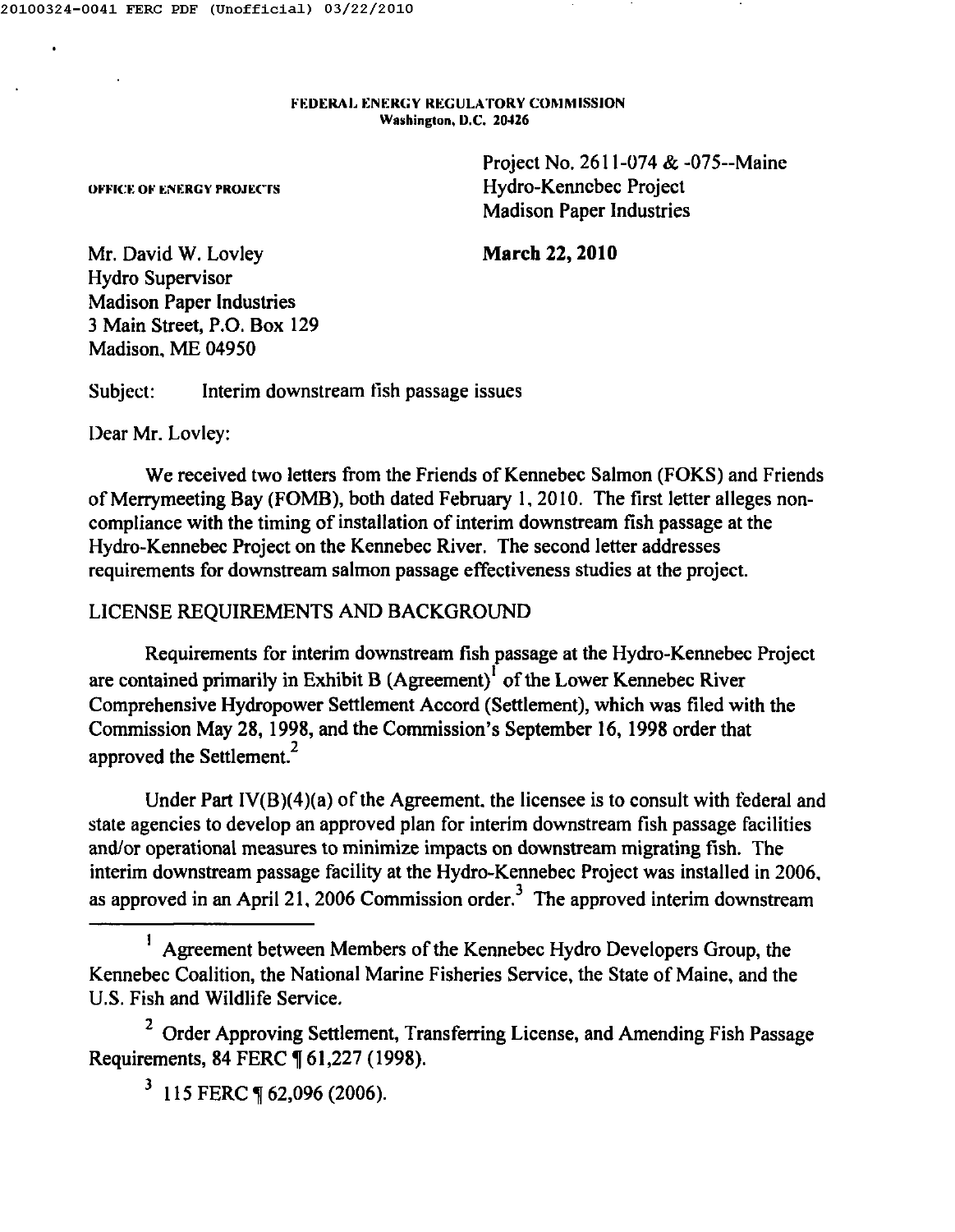passage facilities were designed to facilitatc passage of Atlantic salmon, Amcrican shad, and alewife. The facilities consist of a IO-foot-deep, angled Kevlar fish guidance boom in the project forebay that guides fish to a bypass slot, leading to a downstream plunge pool area. The facilities use the equivalent of 4 percent of turbine flows passing through the bypass slot, and are operated April 1 through December 31.

According to Part III (F) of the Agreement, the licensee is to conduct effectiveness studies of all newly-constructed interim and permanent upstream and downstream fish passage facilities. The Settlement specifies that plans for the effectiveness studies will be approved by the resource agencies, and that, if the studies show that passage does not meet targeted efficiency goals, the agencies may seek funding for trap-and-truck passage of fish, or other mitigative measures.

# FEBRUARY 1, 2010 ALLEGATIONS

# Interim Downstream Fish Passage Operation

In their first February I.<sup>2010</sup> letter. the FOKS and FOMB indicate that the protective fish boom at the Hydro-Kennebec Project was not installed at the project until May 20 in 2007, and May 29 in 2008. The FOKS and FOMB write that it is critical that the boom be in place by April I in order to protect downstream-migrating salmon smolts and kelts in April and May, to meet the downstream migration periods for these fish in Maine rivers. The FOKS and FOMB request that the Commission require the licensee of the Hydro-Kennebec Project to install and operate the boom beginning April I, 2010, to protect Atlantic salmon migrating downstream in April and May of201O.

# Downstream Fish Passage Effectiveness Studies

In their second February 1,2010 letter, the FOKS and FOMB address the need for quantitative studies of downstream through-turbine passage of Atlantic salmon at the Hydro-Kennebec Project, as well as three other projects on the Kennebec River.<sup>4</sup> The FOKS and FOMB cited text from Part IV(B)(4)(a)(2) of the Agreement. which addresses the need for site-specific. quantitative. injury and/or mortality studies of turbine passage in the event that adult American shad and/or adult Atlantic salmon begin to inhabit the impoundment above the project. and to the extent that the licensee desires to use passage through turbines to achieve interim downstream passage.

The Lockwood Project (FERC No. 2574) licensed to Merimil Limited Partnership; and the Shawmut Project (FERC No. 2322) and Weston Project (FERC No. 2325), licensed to FPL Energy Maine Hydro LLC.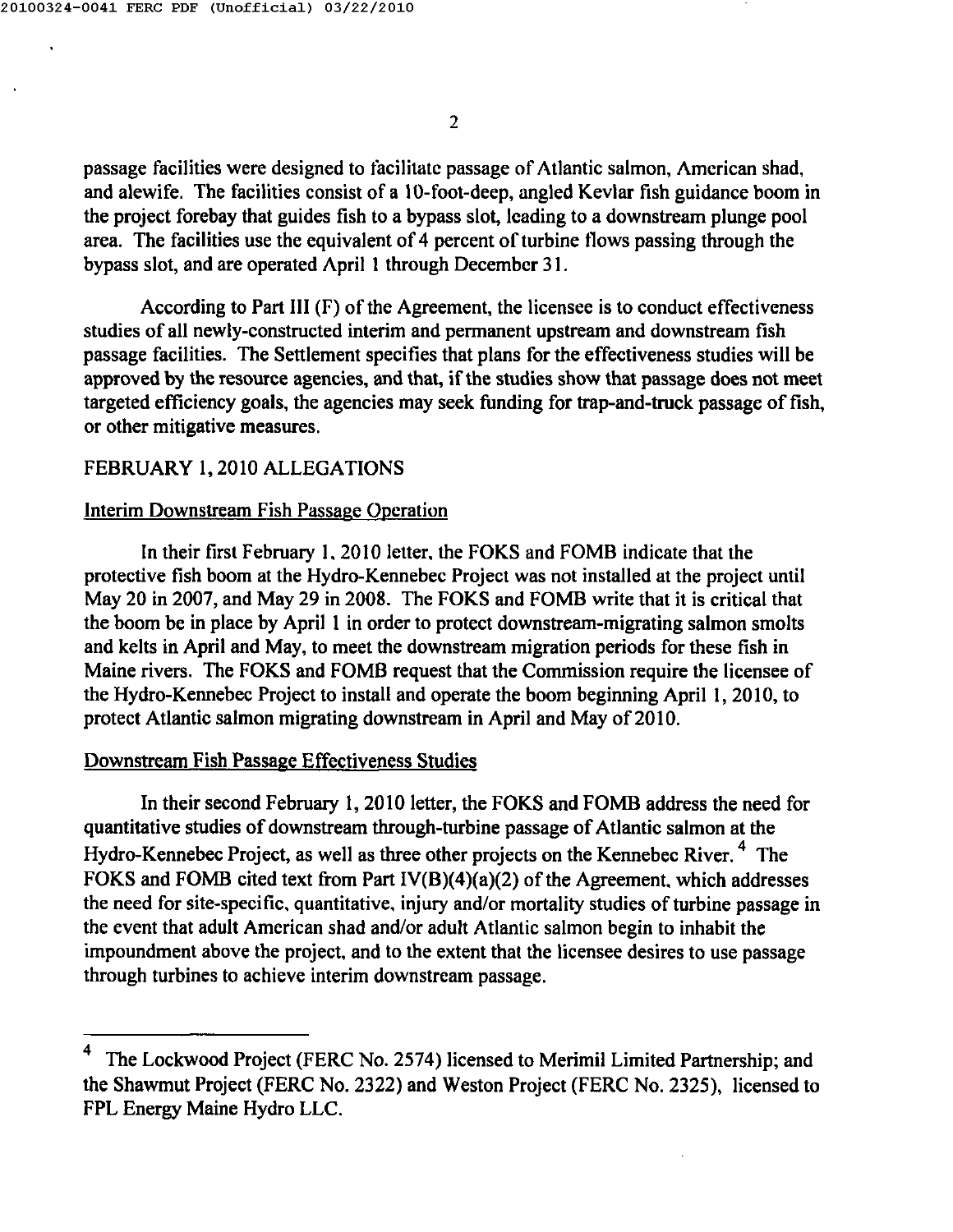In their letter, the FOKS and FOMB state that Commission records show the Hydro Kennebec Project licensee has not conducted site-specific, quantitative through-turbine passage studies for adult Atlantic salmon, as required when adult salmon have access to the project turbines. The groups again referencc the late installation of the fish guidance boom in 2007 and 2008, stating that installation in those years was atler Atlantic salmon kelts migrate past the project dam in the spring.

The FOKS and FOMB indicate that Commission records show that, since 2006, Atlantic salmon have annually been transported above the project without implementation of any effective measures to keep the fish from entering the project turbines, and without doing the required studies, resulting in violations of the license. The FOKS and FOMB wrote that records from the Maine Department of Marine Resources show that approximately 22 adult salmon were transported to the Sandy River, above the project, in 2009, and that these fish will migrate downstream past the project from April to June this year, with a high risk of injury or mortality in passing through the project turbines.

The FOKS and FOMB assert that the licensee's failure to conduct studies, and the state and federal agencies' failure to enforce highly specific license conditions, greatly limits the remedies they can request, and they assert that the only "real-world" remedy available for 2010 is to require the licensee to suspend generation April through June in 2010, and in the same period in following years, until proven, effective barriers have been installed. which prevent salmon from accessing the turbines.

## DISCUSSION

We have carefully reviewed the February 1, 2010 FOKS and FOMB letters regarding fish passage at the Hydro Kennebec Project. We also reviewed the relevant parts of the May 28, 1998 Settlement, the Commission's September 16, 1998 and April 21, 2006 orders, and the licensee's annual reports on downstream fish passage and passage studies that include resource agency consultation.

## Interim Downstream Fish Passage Operation

In the April 21, 2006 order, the Commission approved the licensee's plans for interim downstream fish passage facilities at the Hydro Kennebec Project. Through consultation with the resource agencies, it has been determined that the facilities should operate April 1 through December 31.

According to the annual reports that have been filed regarding downstream fish passage operation, the fish guidance boom was not installed at the project until late May in 2007 and 2008. According to the reports, this was due to high river flows that made it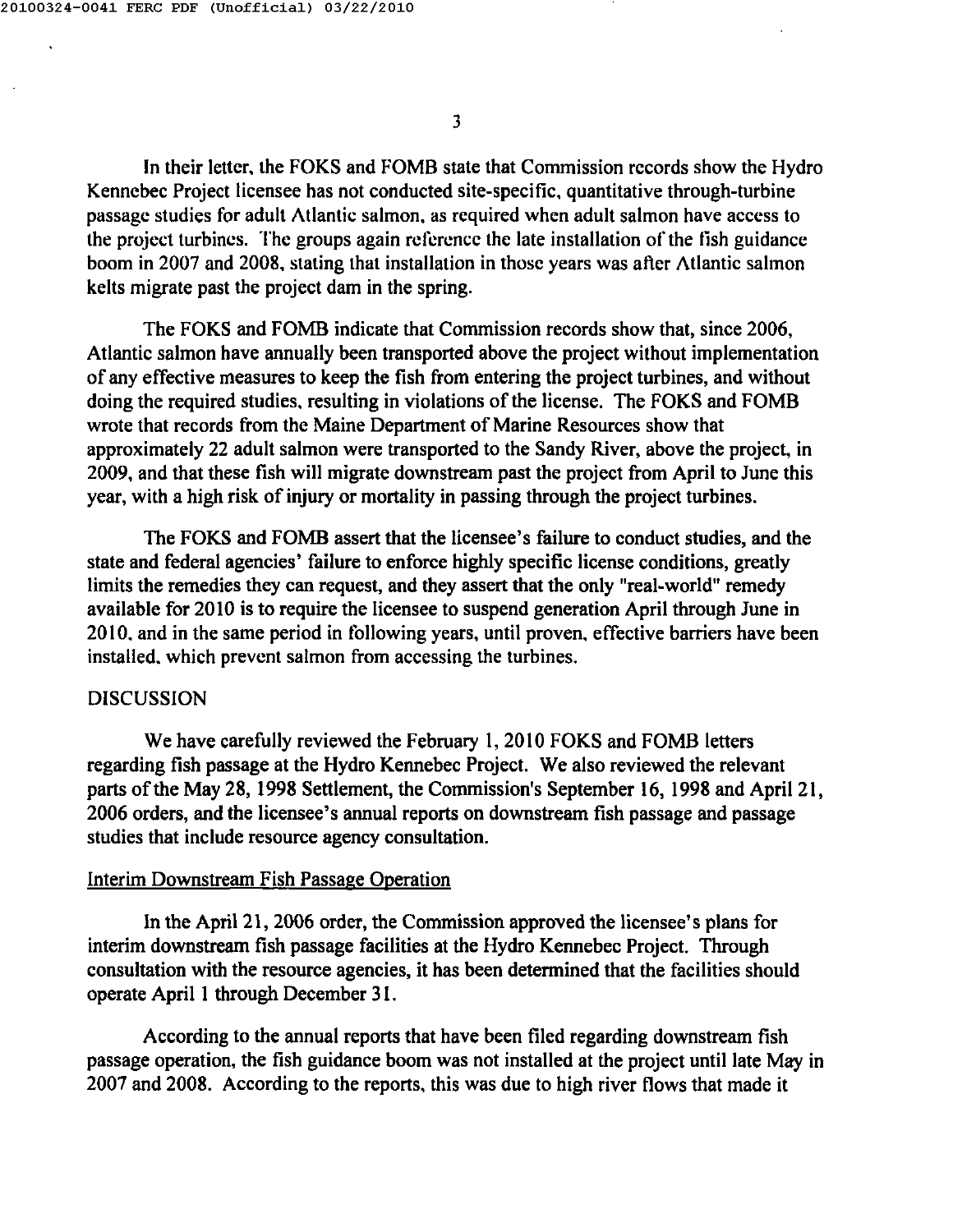difficult to impossible, and unsafe, to install the boom any earlier. The report for 2009 is not yet due to be filed, but the licensee did provide an email on March 9,  $2010$ ,  $5$  indicating that, in 2009, the bypass gate was adjusted to pass 4 percent of station flow on April 1, and the fish guidance boom was not installed until May 19 because river tlows again did not allow for safe installation earlier. It was also indicated that a second guidance boom had been purchased so that, if the curtain is damaged by above-normal river tlows, a spare would be readily available.

The licensee has consulted annually with the resource agencies regarding interim downstream passage operation and reporting. During these consultations, the agencies have expressed concern regarding the installation of the fish boom in the spring. For example, in the May 13,2008 report on downstream fish passage operation in 2007, comments on a draft version of the report from the U.S. Fish and Wildlife Service (FWS) noted that the boom was not installed until May 29 because of high flows. The FWS noted that salmon smolts migrate downstream April through May, and late installation of the boom leaves smolts more susceptible to turbine entrainment. The FWS indicated that modifications to the installation process, the boom itself, or to project operations needed to be considered to ensure effective operation starting in April. The licensee responded to the FWS concerns in the report, indicating that it was unsafe to install the boom during periods of high flows and when the project's gates were open, but that alternatives would continue to be considered for earlier installation. and that the boom would continue to be installed as early as conditions allow.

The licensee noted in the report that, during high-tlow periods when boom installation was delayed, the high flows provided favorable downstream passage for salmon past the dam gates and through the fish bypass slot. The licensee indicated that, based on studies of downstream salmon passage at the Weldon Dam Project (FERC No. 2520), which is located on the Penobscot River, very few smolts migrate downstream in April in Maine.

# Downstream Passage Studies

As reviewed above, in compliance with Part  $IV(B)(4)(a)$  of the Agreement, the licensee consulted with federal and state agencies and developed plans for interim downstream fish passage at the Hydro-Kennebec Project, and the passage facilities were installed in 2006, after approval in the April 21, 2006 Commission order. Each spring

<sup>5</sup> March 9,2010 email communication from David Lovley, licensee's representative, to B. Peter Yarrington, Commission staff. Copy filed with the Commission March 18,2010.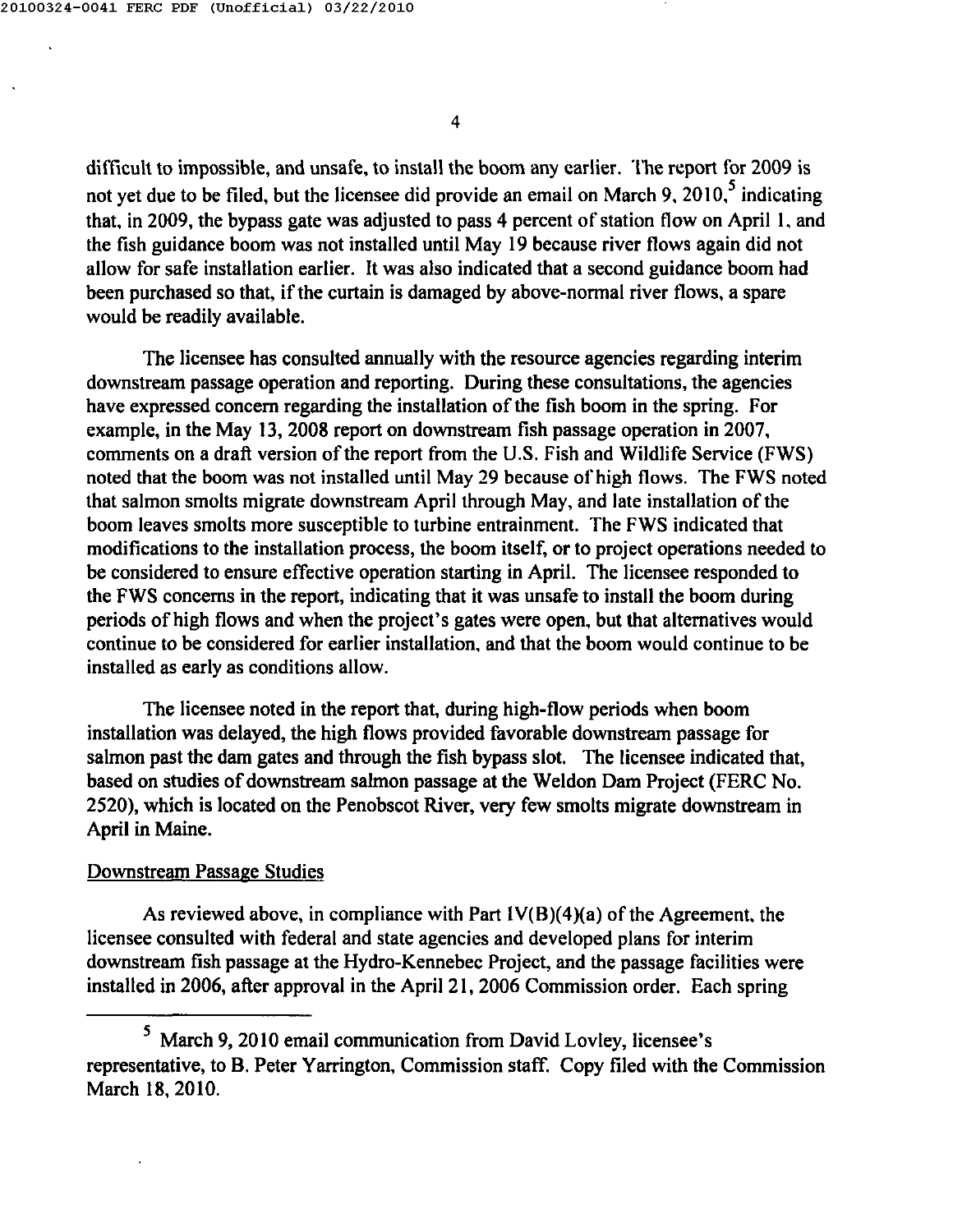beginning in 2007. the fish passage slot has been opened. the fish guidance boom installed. and interim passage effectiveness studies have been conducted in consultation with the resource agencies. These studies have been conducted pursuant to Part III (F) of the Agreement. which requires effectiveness studies of all newly-constructed interim and permanent fish passage facilities. Annual reports on the studies. including agency comments on the studies and results. have been filed each year with the Commission.

The FOKS and the FOMB referenced Part IV(B)(4)(a)(2) of the Agreement in their discussion of downstream fish passage requirements at the Hydro-Kennebec Project. This part of the Agreement requires that site-specific quantitative studies be conducted in the event that adult shad and/or adult salmon begin to inhabit the impoundment above the project. and the licensee desires to achieve interim downstream fish passage through the turbine(s). This part of the Agreement applies to licensees who desire to achieve interim passage through the project turbines, not licensees that have constructed interim passage facilities. However, the FOKS and the FOMB apparently referenced this part because of their concern that the difficulties in timely installation of the fish guidance boom allows salmon to access the project turbines, allowing the turbines to be used as a passage route during an important part of the downstream passage season.

# CONCLUSIONS AND REQESTED ACTIONS

Our review of the available information indicates that the issue of timely installation of the fish guidance boom at the Hydro-Kennebec Project needs further attention. Currently, timing of boom installation hinges on rates of springtime river flows. involving the balancing of timely passage protection and worker safety issues. Therefore. please include, in your annual report due March 31, 20 II, copies of consultation with the resource agencies regarding this issue. and descriptions of any modifications to the interim downstream fish passage facilities that are discussed. Please include a discussion of the feasibility of any modifications that are discussed. and, if determined to be appropriate through agency consultation, a draft plan and schedule for the installation and use of such modi fications.

We do not believe that site-specific, quantitative studies of fish passage through the turbines, pursuant to Part IV(B)(4)(a)(2) of the Agreement, are necessary at the Hydro-Kennebec Project at this time. However, should it be determined through consultation with the resource agencies that satisfactory interim downstream fish passage that diminishes entrainment is not being provided and cannot be reasonably achieved. further actions to ensure compliance with the agreement and the Commission's September 16. 1998 letter will need to be addressed.